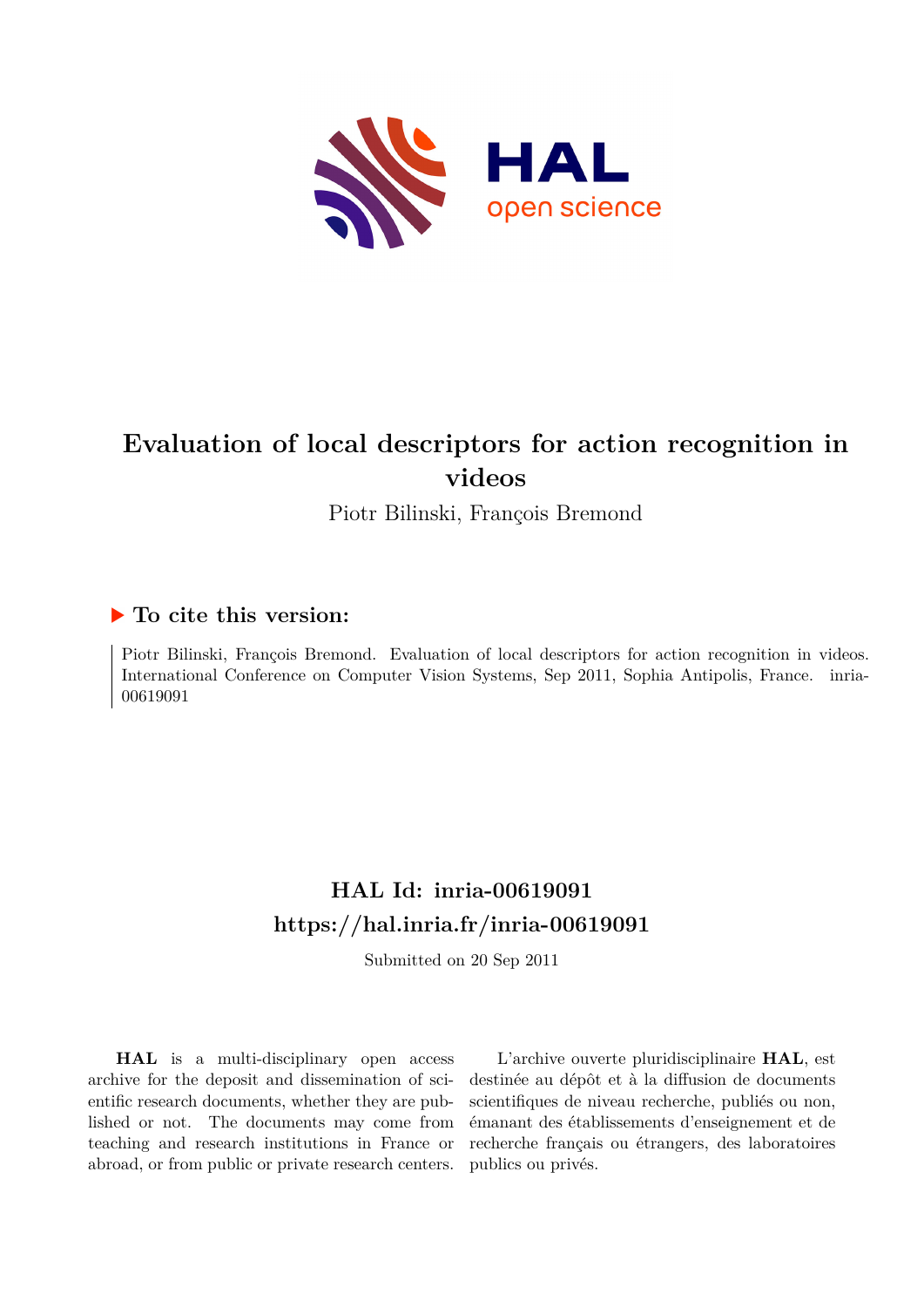# Evaluation of local descriptors for action recognition in videos

Piotr Bilinski and Francois Bremond

INRIA Sophia Antipolis - PULSAR group 2004 route des Lucioles - BP 93 06902 Sophia Antipolis Cedex, France firstname.surname@inria.fr

Abstract. Recently, local descriptors have drawn a lot of attention as a representation method for action recognition. They are able to capture appearance and motion. They are robust to viewpoint and scale changes. They are easy to implement and quick to calculate. Moreover, they have shown to obtain good performance for action classification in videos. Over the last years, many different local spatio-temporal descriptors have been proposed. They are usually tested on different datasets and using different experimental methods. Moreover, experiments are done making assumptions that do not allow to fully evaluate descriptors. In this paper, we present a full evaluation of local spatio-temporal descriptors for action recognition in videos. Four widely used in state-of-the-art approaches descriptors and four video datasets were chosen. HOG, HOF, HOG-HOF and HOG3D were tested under a framework based on the bag-of-words model and Support Vector Machines.

## 1 Introduction

In last years, many researchers have been working on developing effective descriptors to recognize objects, scenes and human actions. Many suggested descriptors have proven to establish very good performance for action classification in videos. They are able to capture appearance and motion. They are robust to viewpoint and scale changes. Moreover, they are easy to implement and quick to calculate. For example [15] proposed Scale-Invariant Feature Transform (SIFT) descriptor, [1] proposed Speeded Up Robust Features (SURF), [3] proposed Histogram of Oriented Gradients (HOG) descriptor. [8] proposed PCA-SIFT, [4] proposed Cuboid descriptor, [13] proposed Histogram of Oriented Gradients (HOG) and Histogram of Optical Flow (HOF) descriptors computed on spatiotemporal grids. [9] proposed a Spatio-Temporal Descriptor based on 3D Gradients (HOG3D). Although much has been done, it is not clear which descriptors are better than the others. They are usually evaluated on different datasets and using different experimental methods. Moreover, existing comparisons usually involve smaller or bigger restrictions. For example, [21] to limit the complexity choose a subset of 100, 000 selected training features what is around 21% of all HOG-HOF descriptors and around 40% of all HOG3D descriptors computed for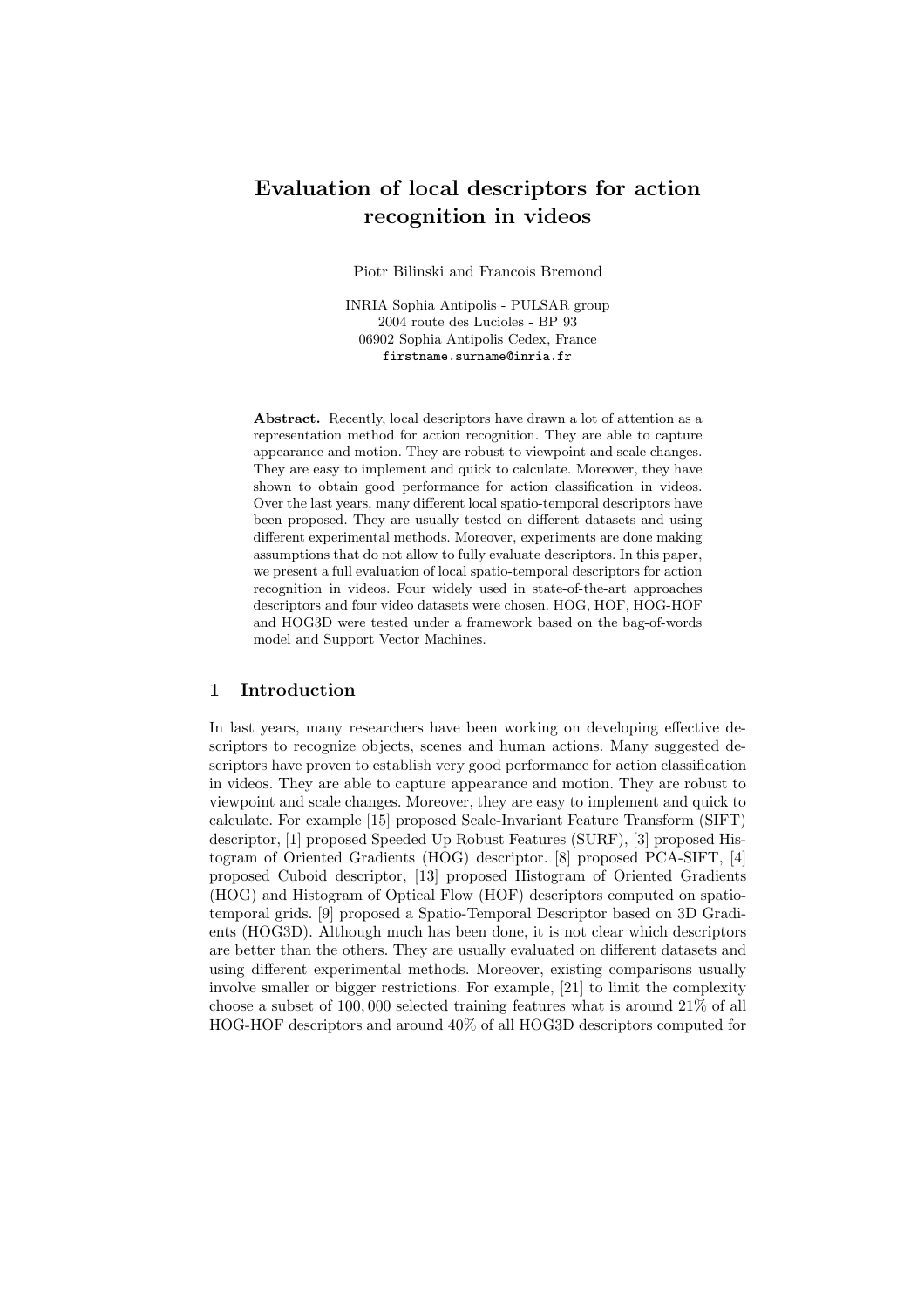the KTH Dataset. Moreover, the authors make all the experiments using only one codebook size (4000). Also in [19] the authors make an assumption about the codebook size (one codebook size) and evaluate descriptors on one dataset.

In this paper, we present an evaluation of local spatio-temporal features for action recognition in videos. Four widely used in the state-of-the-art approaches descriptors were chosen: HOG, HOF, HOG-HOF and HOG3D. All these descriptors are tested on the same datasets with the same split of training and testing data, and using the same identical classification method. Our evaluation framework is based on the bag-of-words approach, an approach that is very often used together with local features. Computed descriptors are quantized into visual words and videos are represented as histograms of occurrences of visual words. For action classification, non-linear Support Vector Machines (SVM) together with leave-one-out cross-validation technique are used. Our experiments are performed on several public datasets containing both low and high resolution videos recorded using static and moving camera (KTH Dataset, Weizmann Action Dataset, ADL Dataset and Keck Dataset). In contrast to other evaluations, we test all the computed descriptors, we perform evaluation on several differing in difficulty datasets and perform evaluation on several codebook sizes. We demonstrate that accuracy of evaluated descriptors depends on the codebook size and a dataset.

The paper is organized as follows. In section 2, we briefly present the main idea of our evaluation framework. Section 3, presents our experiments and obtained results. Finally, in section 4, we present our conclusion.

### 2 Evaluation Framework

Our evaluation framework is as follows. In the first step, for each video, local space-time detector is applied. For each obtained point, local space-time descriptor is computed (Section 2.1). In the second step, the bag-of-words model is used to represent actions (Section 2.2). For each video, four different codebooks and four different video representations are computed. Finally, to evaluated descriptors, the leave-one-person-out cross-validation technique and non-linear multiclass Support Vector Machine are applied (Section 2.3 and 2.4). To speed-up the evaluation process, clusters of computers are used.

#### 2.1 Space-Time Local Features

Local spatio-temporal features are extracted for each video. As a local feature detector, the Harris3D algorithm is applied. Then, for each detected feature, four types of descriptors are computed (HOG, HOF, HOG-HOF and HOG3D). The detector and descriptors were selected based on their use in the literature and availability of the original implementation<sup>12</sup>. For each algorithm, the default values of parameters were used.

 $^{\rm 1}$  http://www.irisa.fr/vista/Equipe/People/Laptev/download.html

<sup>2</sup> http://lear.inrialpes.fr/people/klaeser/software\_3d\_video\_descriptor/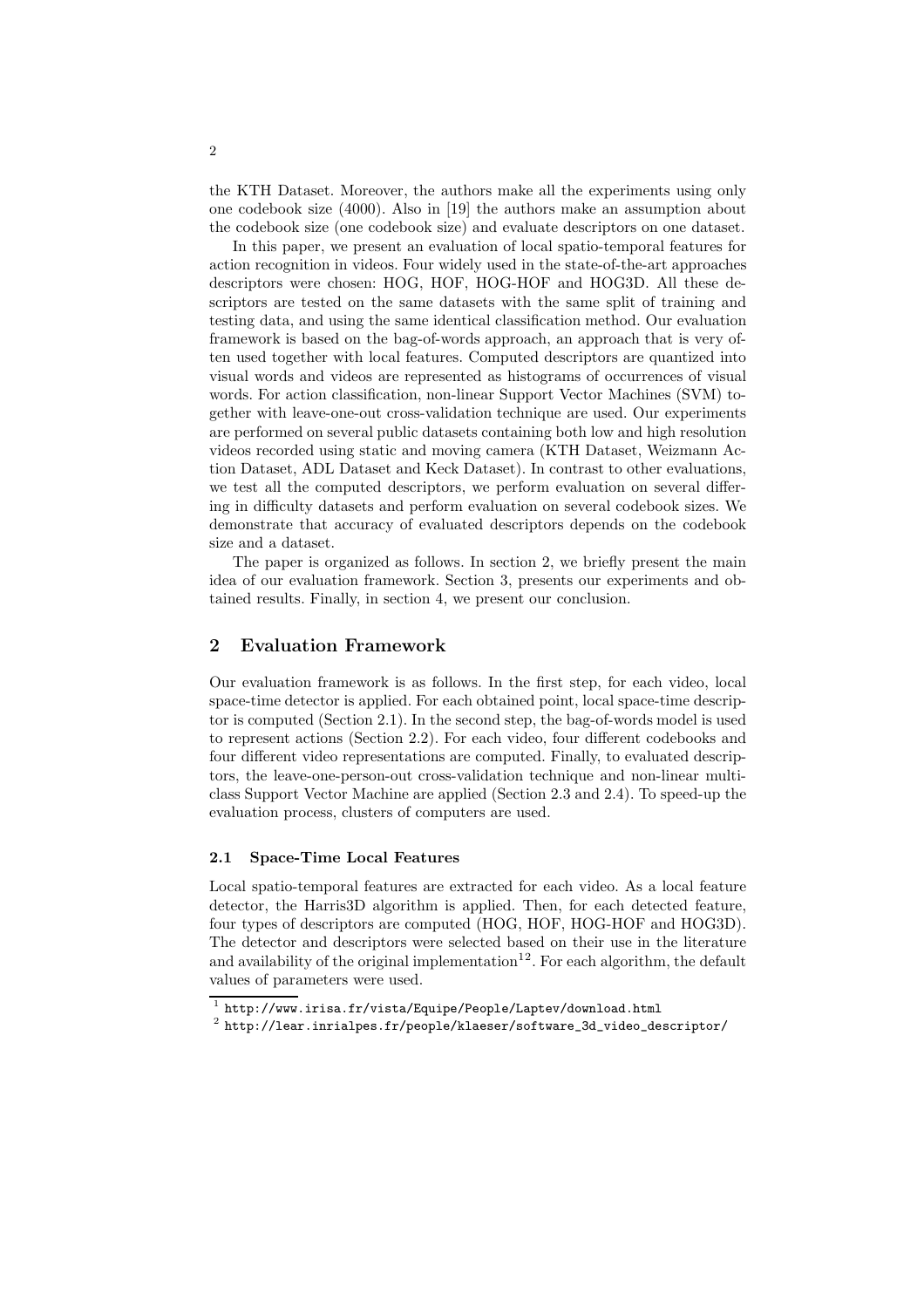Harris3D [11] detector - it is proposed by Laptev and Linderberg extension of the Harris corner detector [6]. The authors propose to extend the notion of spatial interest and detect local structures in space-time where the image values have significant local variations in both space and time. The authors use independent spatial and temporal scale values, a separable Gaussian smoothing function, and space-time gradients.

Histogram of Oriented Gradients (HOG) [13] - it is a 72-bins descriptor describing the local appearance. The authors propose to define a grid  $n_x \times n_y \times n_t$ (default settings:  $3 \times 3 \times 2$ ) in the surrounding space-time area and compute for each cell of the grid 4-bins histogram of oriented gradients.

Histogram of Optical Flow (HOF) [13] - it is a 90-bins descriptor describing the local motion. The authors propose to define a grid  $n_x \times n_y \times n_t$  (default settings:  $3 \times 3 \times 2$  around the encompassing space-time area and compute for each cell of the grid 5-bins histogram of optical flow.

HOG-HOF descriptor - it is a 162-bin descriptor combining both Histogram of Oriented Gradients and Histogram of Oriented Flow descriptors.

Spatio-Temporal Descriptor based on 3D Gradients (HOG3D) - it is a 300-bins descriptor proposed by Klaser et al. [9]. It is based on orientation histograms of 3D gradients. The authors propose to define a grid  $n_x \times n_y \times n_t$ (default settings:  $2 \times 2 \times 5$ ) in the surrounding space-time area and compute for each cell of the grid 3D gradients orientations.

#### 2.2 Bag-of-words Model

To represent videos using local features we apply common bag-of-words model. All computed descriptors for all Harris3D detected points are used in the quantization process. First of all, the k-means clustering algorithm with the Euclidean distance is used to create a codebook. Then, each video is represented as a histogram of occurrences of the codebook elements. In our experiments we use four different sizes of codebooks (1000, 2000, 3000 and 4000).

#### 2.3 Classification

In order to perform classification, we use a multi-class non-linear Support Vector Machines using radial basis function defined by:

$$
K(H_a, H_b) = exp(-\gamma D(H_a, H_b))
$$
\n<sup>(1)</sup>

where both  $H_a = \{h_{a1}, ..., h_{an}\}\$ and  $H_b = \{h_{b1}, ..., h_{bn}\}\$ are n-bins histograms. Function D is a  $\chi^2$  distance function defined by:

$$
D(H_a, H_b) = \sum_{i=1}^{n} \frac{(h_{ai} - h_{bi})^2}{h_{ai} + h_{bi}}
$$
 (2)

Such defined kernel requires two parameters: (a) trade-off between training error and margin, and (b) parameter gamma in the rbf kernel. To evaluate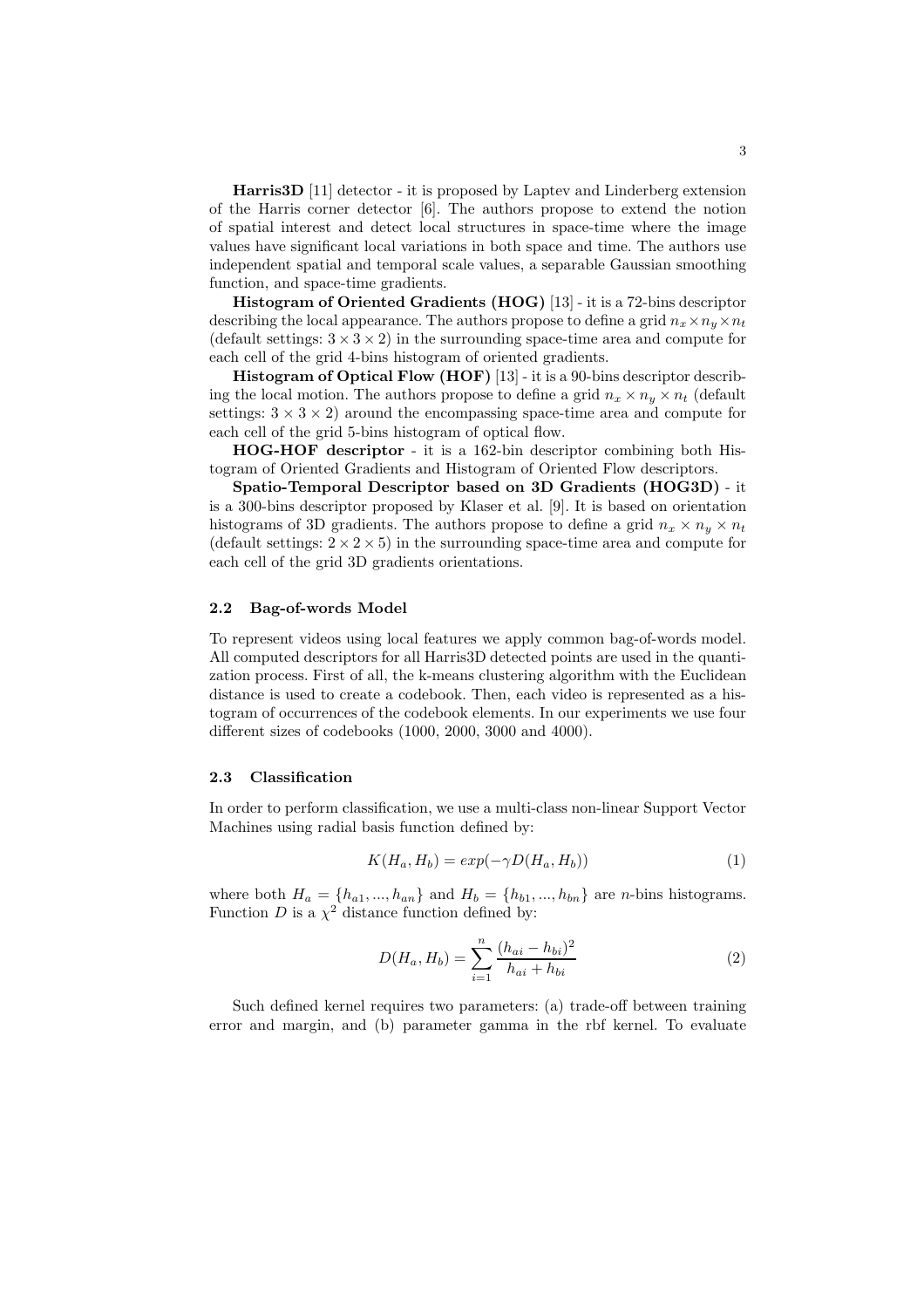

Fig. 1: A few sample frames from video sequences from Weizmann (the first row) and KTH (the second row) datasets.

selected descriptors, we test: (a) all values  $2^x$  where x is in range  $-5$  to 16 (22) different values) for the trade-off between training error and margin, and (b) all values  $2^y$  where y is in range 3 to  $-15$  (19 different values) for the parameter gamma in the rbf kernel. As a Support Vector Machine, the SVM multi-class [20] is used (multi-class variant of SVM light [7]). To speed-up the evaluation process, clusters of computers are used.

#### 2.4 Evaluation

To evaluate selected descriptors, we use leave-one-person-out cross-validation technique (unless specified for a dataset), where videos of one actor are used as the validation data and videos from the remaining actors as the training data. This is repeated in such a way that videos from one person are used exactly once as the validation data. In our experiments we use all the descriptors calculated for all detected points to comprehensively try out the effectiveness of used local feature descriptors.

## 3 Experiments

Our experiments are performed on four different datasets: Weizmann Action Recognition Dataset (Section 3.1), KTH Dataset (Section 3.2), ADL Dataset (Section 3.3) and Keck Dataset (Section 3.4). A few sample frames from these video datasets can be found in Figure 1 and Figure 2. These datasets contain various types of videos: low and high resolution videos, recorded using static and moving camera, and containing one and many people. Information about these databases are summarized in Table 1.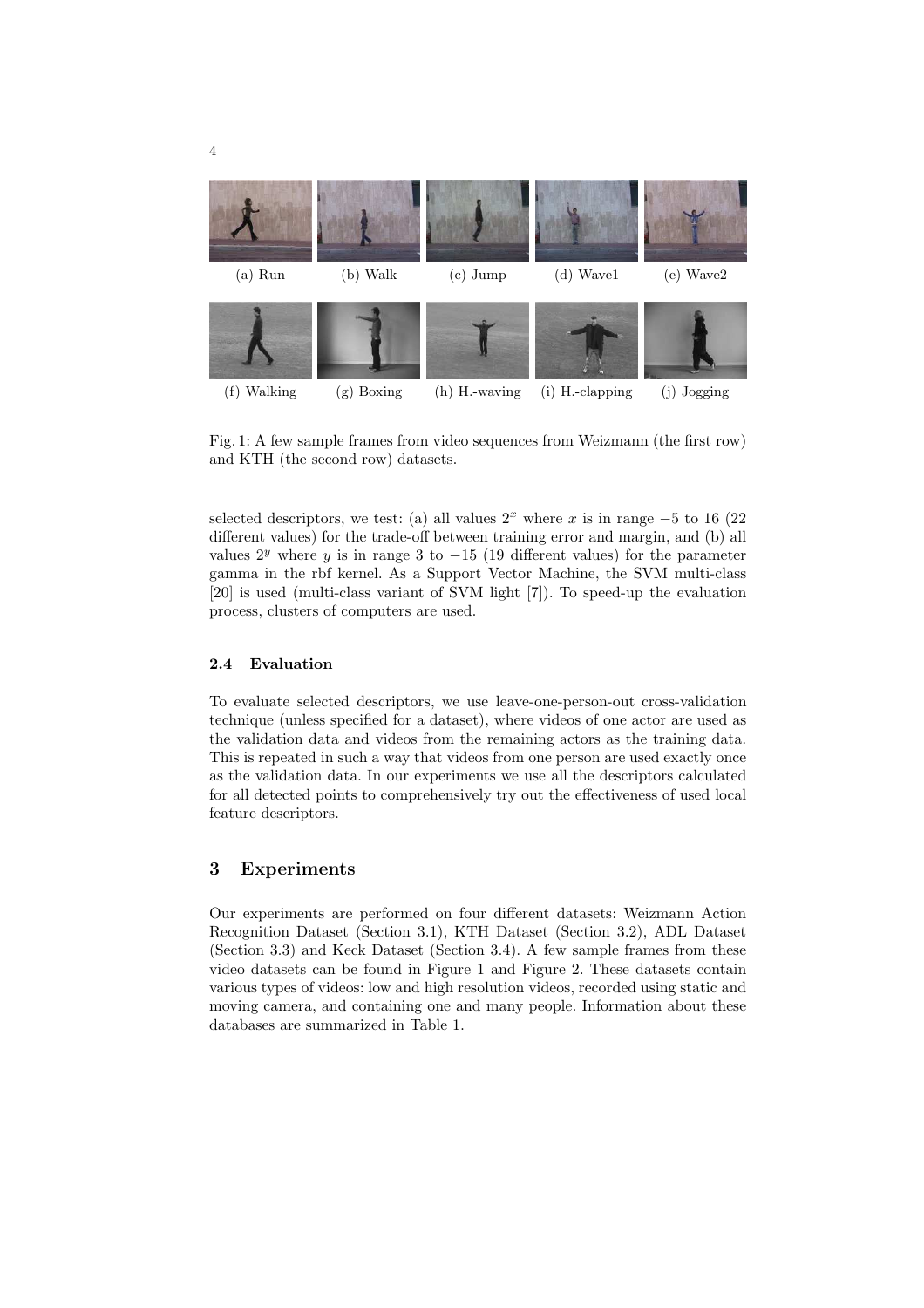|                          | Weizmann         | KTH              | ADL              | Keck             |
|--------------------------|------------------|------------------|------------------|------------------|
| resolution               | $180 \times 144$ | $160 \times 120$ | $640 \times 360$ | $640 \times 480$ |
| $\#$ videos              | 93               | 599              | 150              | 98               |
| #frames                  | 6,108            | 289,715          | 72,729           | 25,457           |
| $\# Harris3D$ points     | 13,259           | 473,908          | 718,440          | 227,310          |
| #HOG-HOF descriptors     | 13,259           | 473,908          | 718,440          | 227,310          |
| $#HOG3D$ descriptors     | 9,116            | 252,014          | 690,907          | 207,655          |
| $\#$ frames/ $\#$ videos | 65.68            | 483.66           | 484.86           | 259.77           |
| $\#points/\#video$       | 142.57           | 791.17           | 4789.60          | 2319.49          |
| $\#HOG-HOF/\#video$      | 142.57           | 791.17           | 4789.60          | 2319.49          |
| $\#HOG3D/\#videos$       | 98.02            | 505.04           | 4606.05          | 2118.93          |
| $\#points/\#frames$      | 2.17             | 1.64             | 9.88             | 8.93             |
| $\#HOG-HOF/\#frames$     | 2.17             | 1.64             | 9.88             | 8.93             |
| $\#HOG3D/\#frames$       | 1.49             | 0.87             | 9.50             | 8.16             |
| $\#HOG-HOF/\#points$     | 1.00             | 1.00             | 1.00             | 1.00             |
| $\#HOG3D/\#points$       | 0.69             | 0.53             | 0.96             | 0.91             |

Table 1: Statistics for the Weizmann, KTH, ADL and Keck datasets: number of videos, frames, detected points, HOG-HOF (HOG, HOF) descriptors, HOG3D descriptors, frames per video, detected points per video, HOG-HOF descriptors per video, HOG3D descriptors per video, points per frame, HOG-HOF descriptors per frame, HOG3D descriptors per frame, ratio of number of HOG-HOF descriptors to number of points, and ratio of number of HOG3D descriptors to number of points.

### 3.1 Weizmann Action Recognition Dataset

The Weizmann Action Recognition Dataset  $[2,5]^3$  is a low-resolution  $(180 \times 144)$ pixel resolution, 50 fps) dataset of natural human actions. The dataset contains 93 video sequences showing 9 different people. The dataset contains 10 actions. The full list of actions is: run, walk, skip, jumping-jack (shortly jack), jumpforward-on-two-legs (shortly jump), jump-in-place-on-two-legs (shortly pjump), gallop-sideways (shortly side), wave-two-hands (shortly wave2), wave-one-hand (shortly wave1), and bend. Statistics about this dataset are available in table 1. Evaluation is done using leave-one-person-out cross-validation technique.

Results are presented in table 2. As we can observe, all the descriptors obtain the same accuracy for codebook 2000 and 4000. In this case, the codebook of size 2000 is preferred (faster codebook computation and faster SVM classification). The HOG descriptor performs the best for codebook 2000, the HOF descriptor for codebook 3000, HOG-HOF for codebook 2000 and HOG3D descriptor for codebook 3000. According to the results, the HOG-HOF is the best descriptor for the Weizmann dataset and the HOG descriptor is the worst. Ranking is:  $HOG-HOF > HOF = HOG3D > HOG$ . The HOF descriptor obtains the same classification accuracy as HOG3D descriptor but HOF descriptor is smaller in

 $^3$ http://www.wisdom.weizmann.ac.il/~vision/SpaceTimeActions.html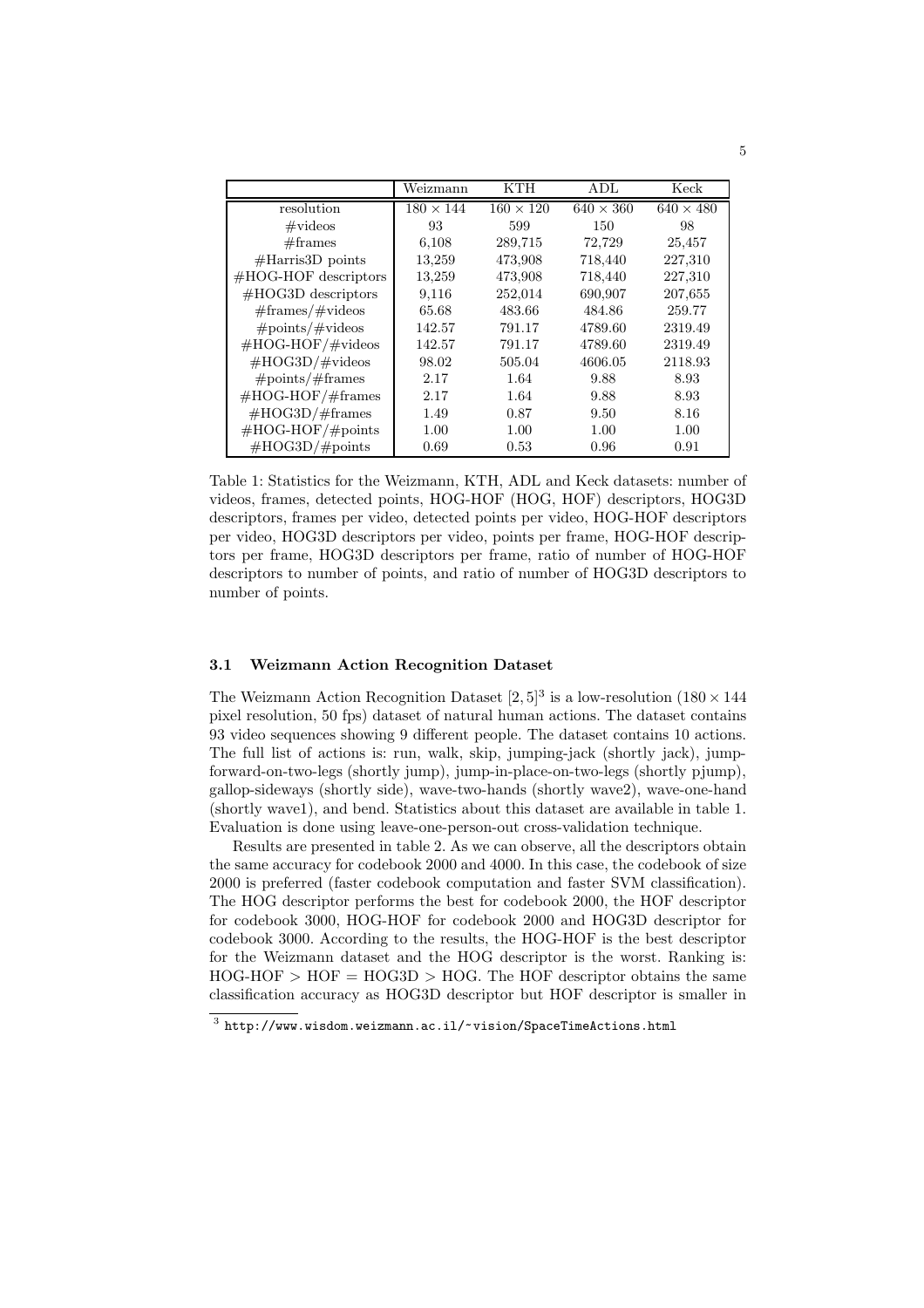

Fig. 2: A few sample frames from video sequences from ADL (the first row) and Keck (the second row) datasets.

size (90-bins descriptor instead of 300-bins). It takes less time to compute codebook and perform classification for the HOF descriptor. Kläser [10], employing random sampling on training features for codebook generation (codebook size 4000), obtained 75.3% accuracy for the HOG descriptor, 88.8% for the HOF descriptor, 85.6% for the HOG-HOF and 90.7% for the HOG3D descriptor. This shows that the codebook selection method has significant importance to the effectiveness of the BOW method (we obtained up to 10.72% better results).

|                    | <b>HOG</b> | HOF       | HOG-HOF   | HOG3D     |
|--------------------|------------|-----------|-----------|-----------|
| codebook size 1000 | 83.87\%    | 88.17\%   | $91.40\%$ | 89.25\%   |
| codebook size 2000 | 86.02%     | $90.32\%$ | 92.47%    | $90.32\%$ |
| codebook size 3000 | 86.02\%    | 91.40%    | 91.40\%   | 91.40%    |
| codebook size 4000 | 86.02\%    | $90.32\%$ | 92.47\%   | 90.32\%   |

Table 2: Action recognition accuracy for the Weizmann dataset.

#### 3.2 KTH Dataset

The KTH dataset  $[18]^4$  contains six types of human actions (walking, jogging, running, boxing, hand waving and hand clapping) performed several times by 25 subjects in four different scenarios: outdoors, outdoors with scale variation, outdoors with different clothes and indoors. The dataset contains 599 videos. All videos were taken over homogeneous backgrounds with a static camera with 25 fps. The sequences were down-sampled by the authors to the spatial resolution of  $160 \times 120$  pixels. For this dataset, as it is recommended by the authors, we

<sup>4</sup> http://www.nada.kth.se/cvap/actions/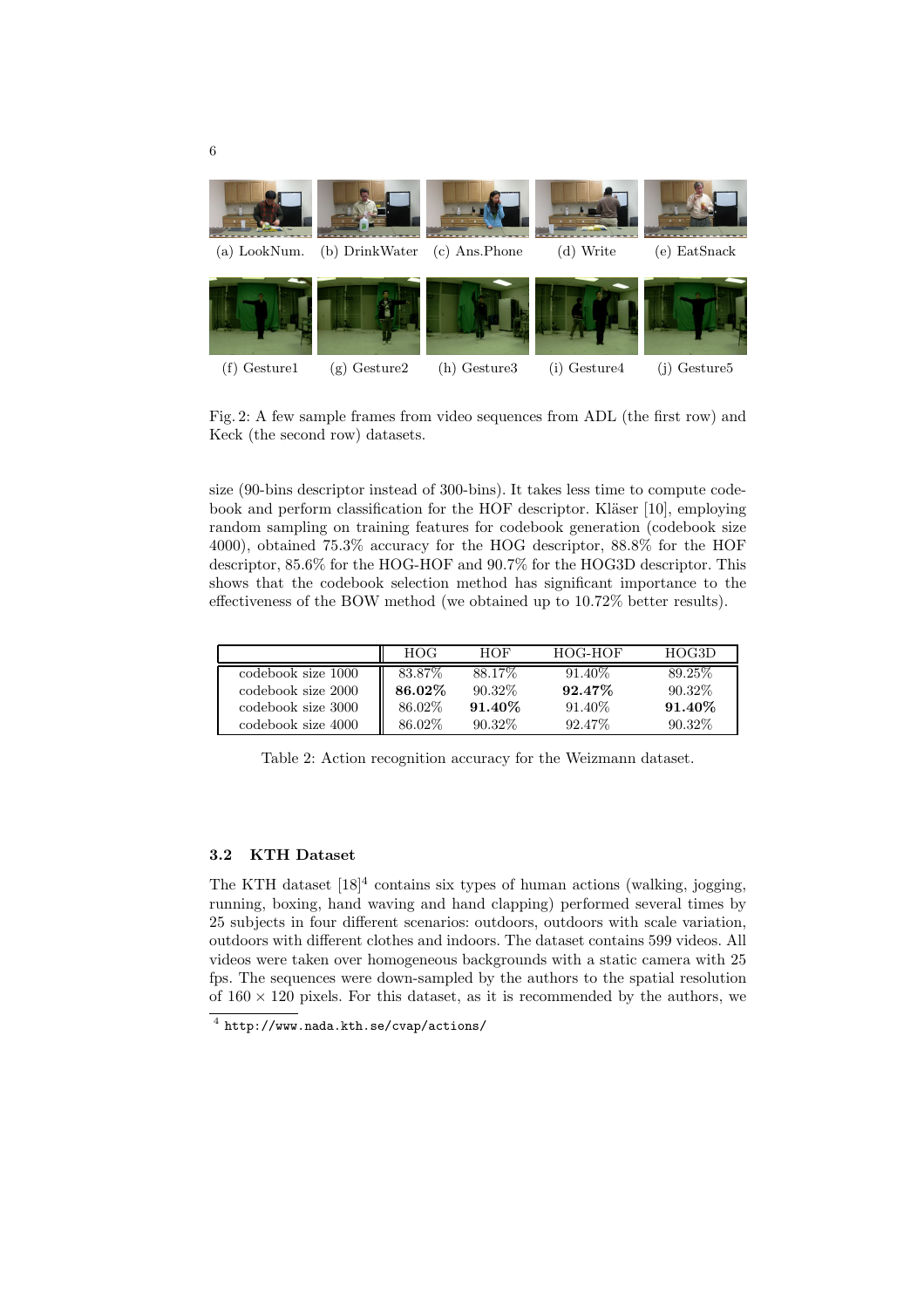divide the dataset into testing part (person 2, 3, 5, 6, 7, 8, 9, 10 and 22) and training part (other video sequences). Statistics about this dataset are available in the table 1.

Results are presented in table 3. Both HOG and HOF descriptors perform the best for codebook 1000 and both HOG-HOF and HOG3D descriptors for codebook 3000. According to the results, the HOF descriptor is superior descriptor for the KTH dataset and again the HOG descriptor is inferior quality. Ranking is:  $HOF > HOG-HOF > HOG3D > HOG$ . Wang et al. [21], choosing a subset of 100, 000 selected training features and using codebook size of 4000, obtained 80.9% accuracy for the HOG descriptor, 92.1% for the HOF descriptor, 91.8% for the HOG-HOF and 89% for the HOG3D descriptor. We obtain up to 4.52% better results on this dataset. Selecting only a subset of descriptors can cause loss of some important information.

|                    | HOG.    | HOF       | HOG-HOF | HOG3D   |
|--------------------|---------|-----------|---------|---------|
| codebook size 1000 | 83.33%  | $95.37\%$ | 93.06\% | 91.66\% |
| codebook size 2000 | 83.33%  | 94.44\%   | 93.98%  | 92.13\% |
| codebook size 3000 | 83.33%  | 94.91%    | 94.44\% | 93.52%  |
| codebook size 4000 | 82.41\% | 94.91\%   | 93.98%  | 93.06%  |

Table 3: Action recognition accuracy for the KTH dataset.

#### 3.3 ADL Dataset

The University of Rochester Activities of Daily Living (ADL) dataset  $[16]$ <sup>5</sup> is a high-resolution (1280  $\times$  720 pixel resolution, 30 fps) video dataset of activities of daily living. The dataset contains 150 video sequences showing five different people. The dataset contains ten activities. The full list of activities is: answering a phone, dialling a phone, looking up a phone number in a telephone directory, writing a phone number on a whiteboard, drinking a glass of water, eating snack chips, peeling a banana, eating a banana, chopping a banana, and eating food with silverware. These activities were selected to be difficult to separate on the basis of single source of information (e.g. eating banana and eating snack or answering a phone and dialling a phone). These activities were each performed three times by five people differing in shapes, sizes, genders, and ethnicity. The videos were down-sampled to the spatial resolution of  $640 \times 360$  pixels. Statistics about this dataset are available in table 1. Evaluation is done using leave-oneperson-out cross-validation technique.

Results are presented in table 4. As we can observe, apart from the HOG descriptor, all the other descriptors perform the best for codebook 1000. The HOG descriptor performs the best for codebook 2000. According to the results, the

 $^5$ http://www.cs.rochester.edu/~rmessing/uradl/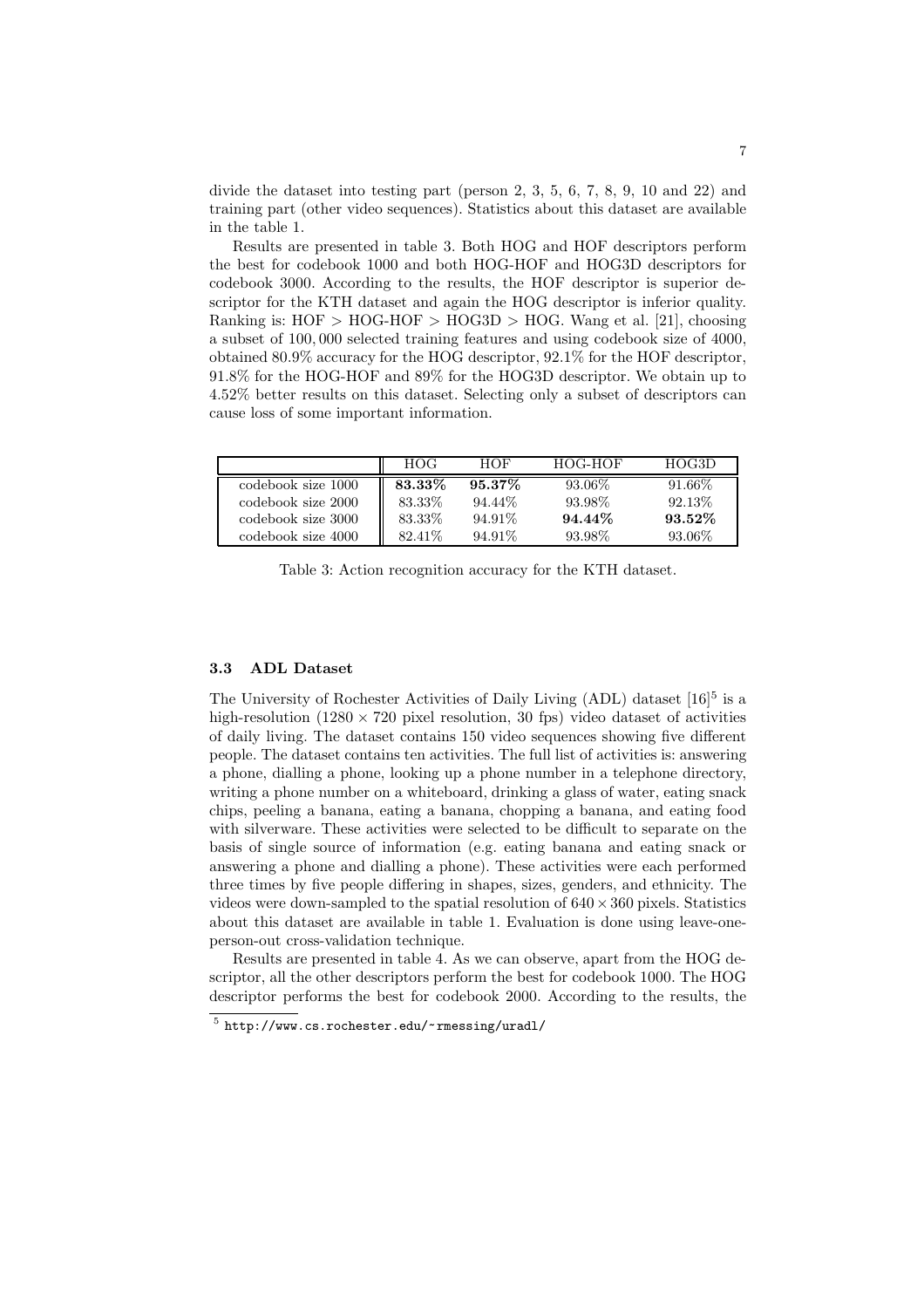HOG-HOF is the best descriptor for the ADL dataset and the HOG descriptor is again the worst. Ranking is:  $HOG-HOF > HOG3D > HOF > HOG$ .

|                    | HOG    | HOF       | HOG-HOF | HOG3D  |
|--------------------|--------|-----------|---------|--------|
| codebook size 1000 | 85.33% | $90.00\%$ | 94.67%  | 92.00% |
| codebook size 2000 | 88.67% | $90.00\%$ | 92.67%  | 91.33% |
| codebook size 3000 | 83.33% | 89.33%    | 94.00%  | 90.67% |
| codebook size 4000 | 86.67% | 89.33%    | 94.00%  | 85.00% |

Table 4: Action recognition accuracy for the ADL dataset.

#### 3.4 Keck Dataset

The Keck gesture dataset [14]<sup>6</sup> consists of 14 different gesture classes, which are a subset of military signals. The full list of activities is: Turn left, Turn right, Attention left, Attention right, Attention both, Stop left, Stop right, Stop both, Flap, Start, Go back, Close distance, Speed up, Come near. The dataset is collected using a color camera with  $640 \times 480$  resolution. Each gesture is performed by 3 people. In each sequence, the same gesture is repeated 3 times by each person. Hence there are  $3 \times 3 \times 14 = 126$  video sequences for training which are captured using a fixed camera with the person viewed against a simple, static background. There are  $4 \times 3 \times 14 = 168$  video sequences for testing which are captured from a moving camera and in the presence of background clutter and other moving objects. Statistics about this dataset are available in table 1.

Results are presented in table 5. The HOG descriptor performs the best for codebook 3000, the HOF descriptor for codebook 4000, the HOG-HOF for codebook 2000 and the HOG3D for codebook 3000. The HOG3D is the best descriptor for the Keck dataset and the HOF descriptor is the worst. Ranking is:  $HOG3D > HOG-HOF > HOG > HOF$ .

|                    | <b>HOG</b> | HOF     | HOG-HOF | HOG3D  |
|--------------------|------------|---------|---------|--------|
| codebook size 1000 | 42.86%     | 30.36\% | 37.50%  | 50.00% |
| codebook size 2000 | 39.29%     | 33.93%  | 46.43%  | 50.00% |
| codebook size 3000 | 44.64%     | 37.50%  | 39.29%  | 53.57% |
| codebook size 4000 | 41.07%     | 42.86%  | 44.64%  | 44.64% |

Table 5: Action recognition accuracy for the Keck dataset.

 $^6$ http://www.umiacs.umd.edu/~zhuolin/Keckgesturedataset.html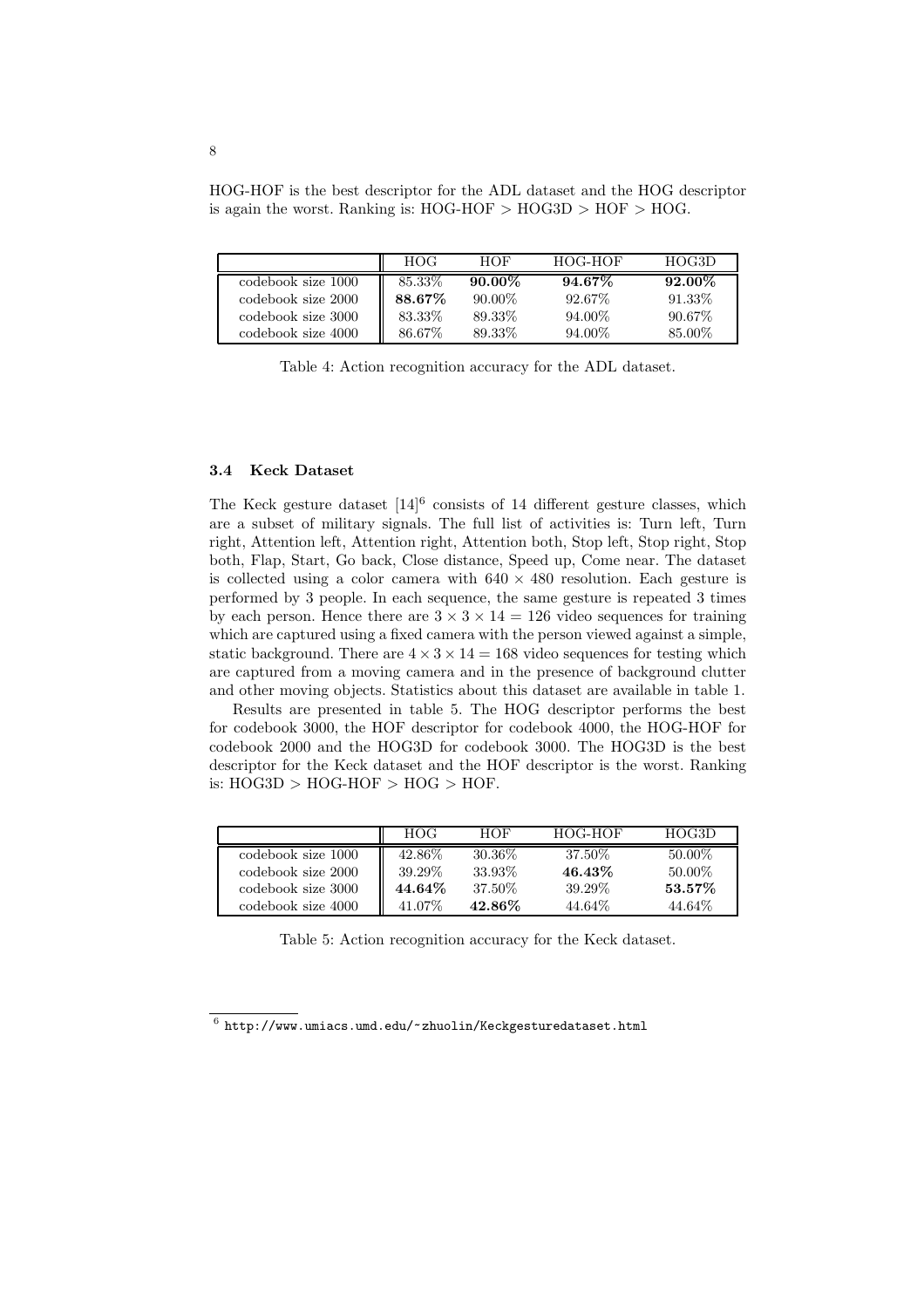According to the obtained results, we observe that accuracy of descriptors depends on the codebook size (12.5% difference on the Keck dataset for the HOF descriptor, 7% difference on the ADL dataset for the HOG3D descriptor), codebook selection method (up to 10.72% better results comparing to [10] on the Weizmann dataset) and dataset (HOF descriptor obtains 95.37% on the KTH dataset but only 42.86% on the Keck dataset). Also, we observe that smaller codebook sizes (1000, 2000, 3000) are found to lead to consistently good performance across the different datasets. Due to random initialization of kmeans used for codebook generation, we observe no linear relationship accuracy of codebook size.

Our experiments show that the HOG-HOF, combination of gradient and optical flow based descriptors, seems to be a good descriptor. For the Weizmann and ADL datasets, the HOG-HOF descriptor performs best and takes the second place for the KTH and Keck datasets. The HOG descriptor usually perform the worst. The accuracy of the HOF and HOG3D descriptors depends on a dataset. Also, we observe that regardless of the dataset, the HOG-HOF and HOG3D descriptors always work better than the HOG descriptor.

#### 4 Conclusions

In this paper, we present a full evaluation of local spatio-temporal descriptors for action recognition in videos. Four widely used in state-of-the-art approaches descriptors (HOG, HOF, HOG-HOF and HOG3D) were chosen and evaluated under the framework based on the bag-of-words approach, non-linear Support Vector Machine and leave-one-out cross-validation technique. Our experiments are performed on four public datasets (KTH Action Dataset, Weizmann Action Dataset, ADL Dataset and Keck Dataset) containing low and high resolution videos recorded by static and moving cameras. In contrast to other existing evaluations, we test all the computed descriptors, perform evaluation on several differing in difficulty datasets and perform evaluation on several codebook sizes.

Acknowledgements. This work was supported by the Région Provence-Alpes-Côte d'Azur and partly by the Sweet-Home, Video-Id, ViCoMo, Vanaheim, and Support projects. However, the views and opinions expressed herein do not necessarily reflect those of the financing institutions.

#### References

- 1. Bay H., Ess A., Tuytelaars T., Gool L.V.: SURF: Speeded Up Robust Features. In: Computer Vision and Image Understanding, 2008.
- 2. Blank M., Gorelick L., Shechtman E., Irani M., Basri R.: Actions as Space-Time Shapes. In: International Conference on Computer Vision, 2005.
- 3. Dalal N., Triggs B.: Histograms of Oriented Gradients for Human Detection. In: IEEE Conference on Computer Vision and Pattern Recognition, 2005.